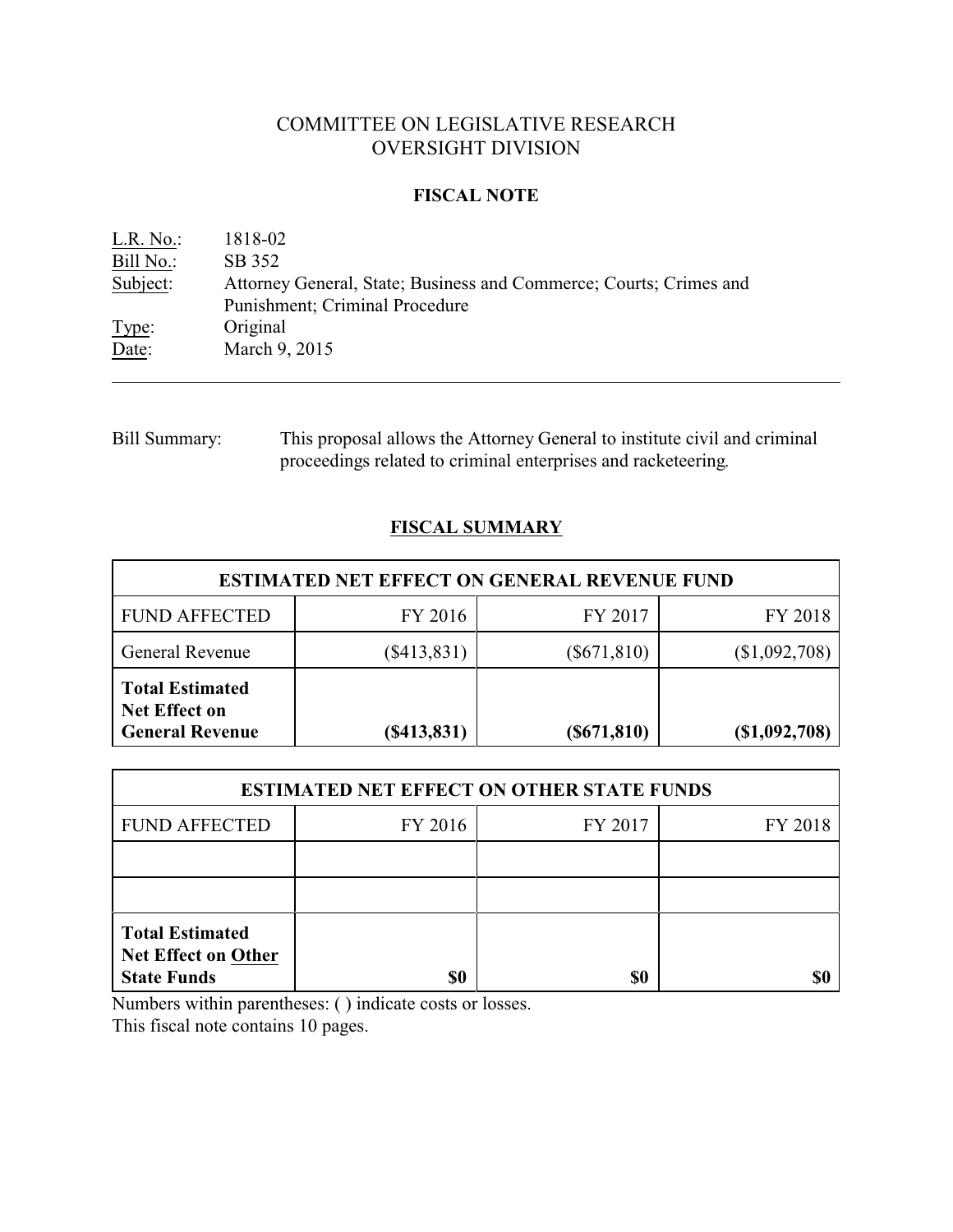L.R. No. 1818-02 Bill No. SB 352 Page 2 of 10 March 9, 2015

| <b>ESTIMATED NET EFFECT ON FEDERAL FUNDS</b>                        |         |         |         |  |  |  |
|---------------------------------------------------------------------|---------|---------|---------|--|--|--|
| <b>FUND AFFECTED</b>                                                | FY 2016 | FY 2017 | FY 2018 |  |  |  |
|                                                                     |         |         |         |  |  |  |
|                                                                     |         |         |         |  |  |  |
| <b>Total Estimated</b><br>Net Effect on All<br><b>Federal Funds</b> | \$0     | \$0     | \$ſ     |  |  |  |

| <b>ESTIMATED NET EFFECT ON FULL TIME EQUIVALENT (FTE)</b>    |         |         |         |  |  |  |
|--------------------------------------------------------------|---------|---------|---------|--|--|--|
| <b>FUND AFFECTED</b>                                         | FY 2016 | FY 2017 | FY 2018 |  |  |  |
| General Revenue                                              | 3 FTE   | 3 FTE   | 3 FTE   |  |  |  |
|                                                              |         |         |         |  |  |  |
| <b>Total Estimated</b><br><b>Net Effect on</b><br><b>FTE</b> | 3 FTE   | 3 FTE   | 3 FTE   |  |  |  |

 $\boxtimes$  Estimated Net Effect (expenditures or reduced revenues) expected to exceed \$100,000 in any Of the three fiscal years after implementation of the act.

| <b>ESTIMATED NET EFFECT ON LOCAL FUNDS</b>            |  |  |  |  |  |  |
|-------------------------------------------------------|--|--|--|--|--|--|
| FY 2016<br>FY 2017<br><b>FUND AFFECTED</b><br>FY 2018 |  |  |  |  |  |  |
| \$0<br>\$0<br>\$0<br><b>Local Government</b>          |  |  |  |  |  |  |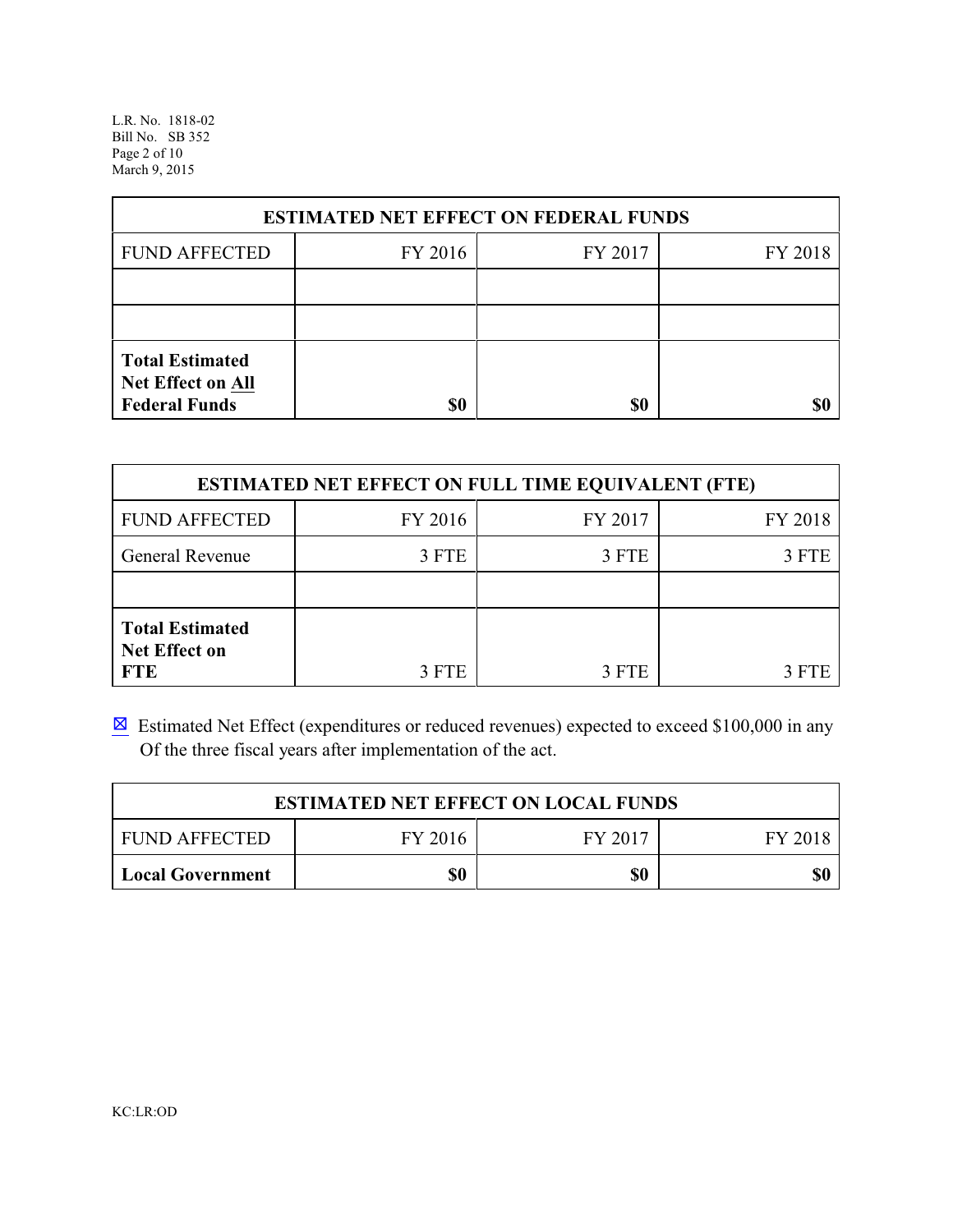L.R. No. 1818-02 Bill No. SB 352 Page 3 of 10 March 9, 2015

### **FISCAL ANALYSIS**

## ASSUMPTION

Officials from the **Department of Corrections (DOC)** assume this proposal would grant jurisdiction to the Missouri Attorney General to institute civil and criminal proceedings related to criminal enterprises and racketeering. Racketeering, as defined, is "to engage in, attempt or conspire to engage in, or to solicit, coerce, or intimidate another person to engage in any activity defined as "racketeering activity" under 18 USCA Section 1961(1), or any felony offense of chapter 195, 409, 566, 567, 568, 570, 573, 575, or 579" {RMSo}.

Section 574.210 details situations in which a person is considered to have committed the offense of racketeering and proposes a class B felony penalty. Section 574.220 details authorization of the Attorney General for investigation and subpoena with reasonable cause before beginning civil or criminal proceedings. A Class D felony (class E, Jan. 2017) provision is added for anyone with "the intent to avoid, evade, or prevent, or obstruct the compliance in whole or in part of any person with, a duly served investigative demand of the attorney general, knowingly remove to any place, conceal, withhold, destroy, mutilate, alter, or by any other means falsify any documentary material or materials that are the subject of the demand".

The federal Racketeer Influenced and Corrupt Organizations Act (RICO, 18 USCA Chapter 96 Section 1961-1962) was enacted in 1970 to provide criminal penalties for those engaged in a "pattern of racketeering activity" through a criminal enterprise or organization (Marine 2009, Finklea 2010). Since 1972, thirty-three states have enacted similar laws. The primary focus of these laws is to control organized crime by implementing greater criminal penalties than that of the individual offenses, and to allow for civil litigation and forfeiture (Floyd 2011). Title 18 USCA Section 1961alone lists offenses from over 100 Title 18 sections that can be considered predicate acts for charges under RICO. SB 352 references this federal act as well as RSMo chapters containing over 300 active charge codes. Offenses cover nearly all categories of violent and non-violent crimes, and acts from mail fraud to murder. Additionally, organized crime has adapted and increasingly takes the form of more loosely structured gangs and cyber scams. As such, it is not feasible to ascertain the numerous combinations of new, diverted, additional or increased sentences under this bill.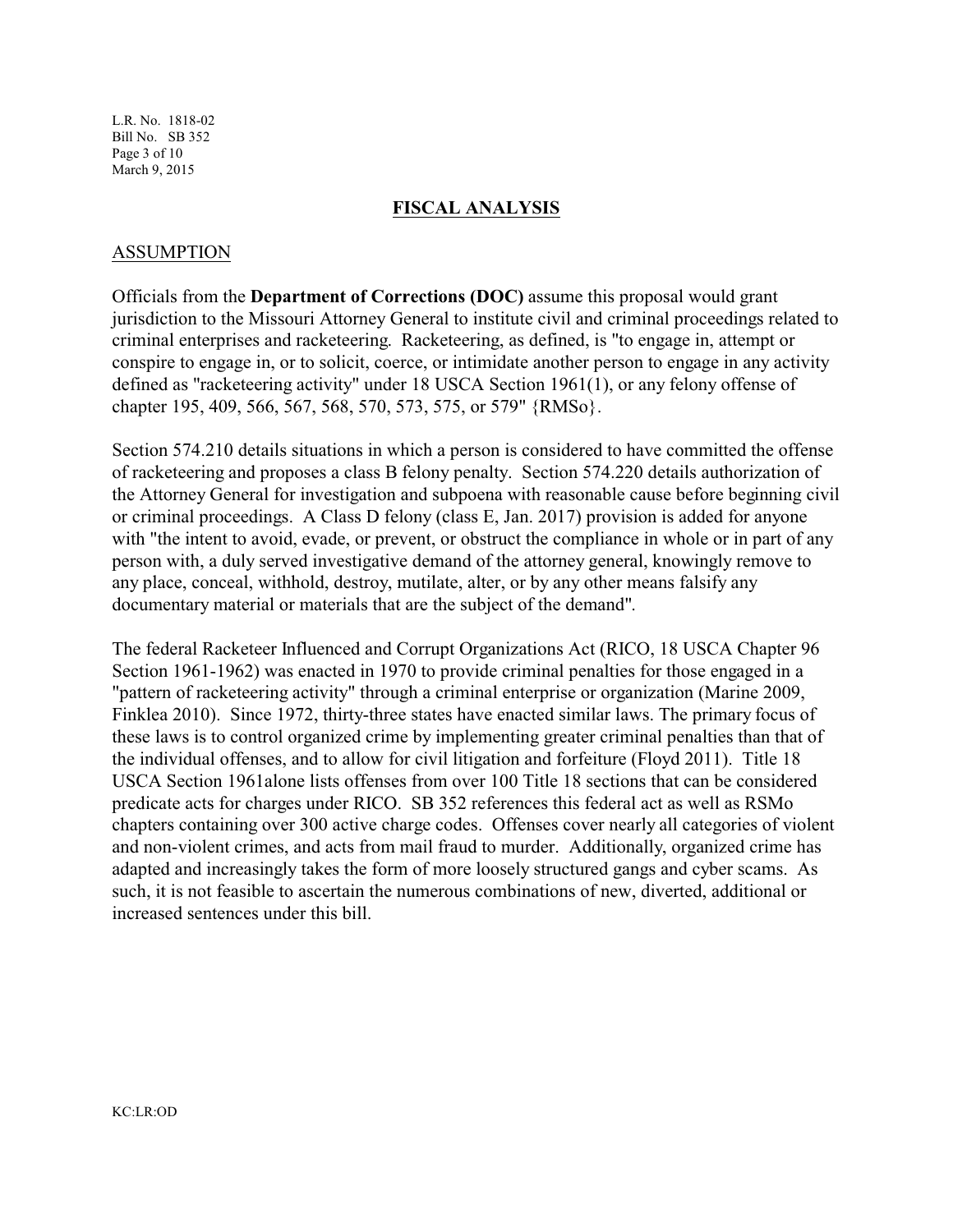L.R. No. 1818-02 Bill No. SB 352 Page 4 of 10 March 9, 2015

## ASSUMPTION (continued)

However, information from the Bureau of Justice Statistics (BJS) indicates that of an annual average 82,269 federal felony convictions from 2010-2012 (Motivans 2013, 2015), RICO charges accounted for 297 convictions per year as the most serious offense (BJS website). Given these statistics, federal racketeering violations comprised 0.36% of total federal felony convictions. Information from state level statutes may be more appropriate, and statistics from Colorado Dept. of Corrections indicate that in a similar three year period organized crime accounted for an annual average of 0.45% of total admissions (Barr et al. 2011, 2012; unk. 2013).

Unfortunately, data specific to racketeering or organized crime convictions could not be obtained for most states with comparable laws. While Colorado data indicates a higher rate of racketeering offenses than the federal rate, this is likely a more reasonable basis for estimation for several reasons. Floyd (2011) reports that state RICO statutes bear more similarity to other state statutes than to federal statutes. Further, Finklea (2010) suggests that with increasing globalization, national law enforcement agencies are shifting more attention to inter- and transnational organized crime than has been the case in the past. This would also lead to greater state-level prosecutions for more local and regional enterprises.

To obtain an estimate, Missouri Dept. of Corrections data from FY 2011- 2013 was used to determine annual average total felonies sentenced (12,951). Given a rate of 0.45% racketeering, implementation of this bill could result in an annual increase of 58 class B felonies. While this may seem excessive, racketeering generally applies to larger groups. For this reason, multiple, even dozens of individuals may be convicted in a single case. Although this is a reasonable assumption, some individuals may have received multiple class C felony convictions if no racketeering statute were available. Due to this, a portion of the class B charges would simply be additional time for a sentence that would have been served even without this bill. With the exhaustive list of offenses covered in this bill, perhaps as much as one-half (29) of convictions would actually be increased sentencing from what would have been class C felonies, rather than new additional charges.

From FY `14 data, B felonies have an average sentence of 8 years, with approximately 4 years incarceration and 4 years parole. Average class C felony sentence was 5 years, with 2 years incarceration and 3 years parole. The D felony for obstruction or evasion included in this bill is likely to result in probation at the same conviction rate. From FY14 data, this would result in 16 new probations with a 4 year sentence. The cumulative effect on DOC could be an increase of 174 incarcerations and 296 field supervisions. The cost are listed in the table below.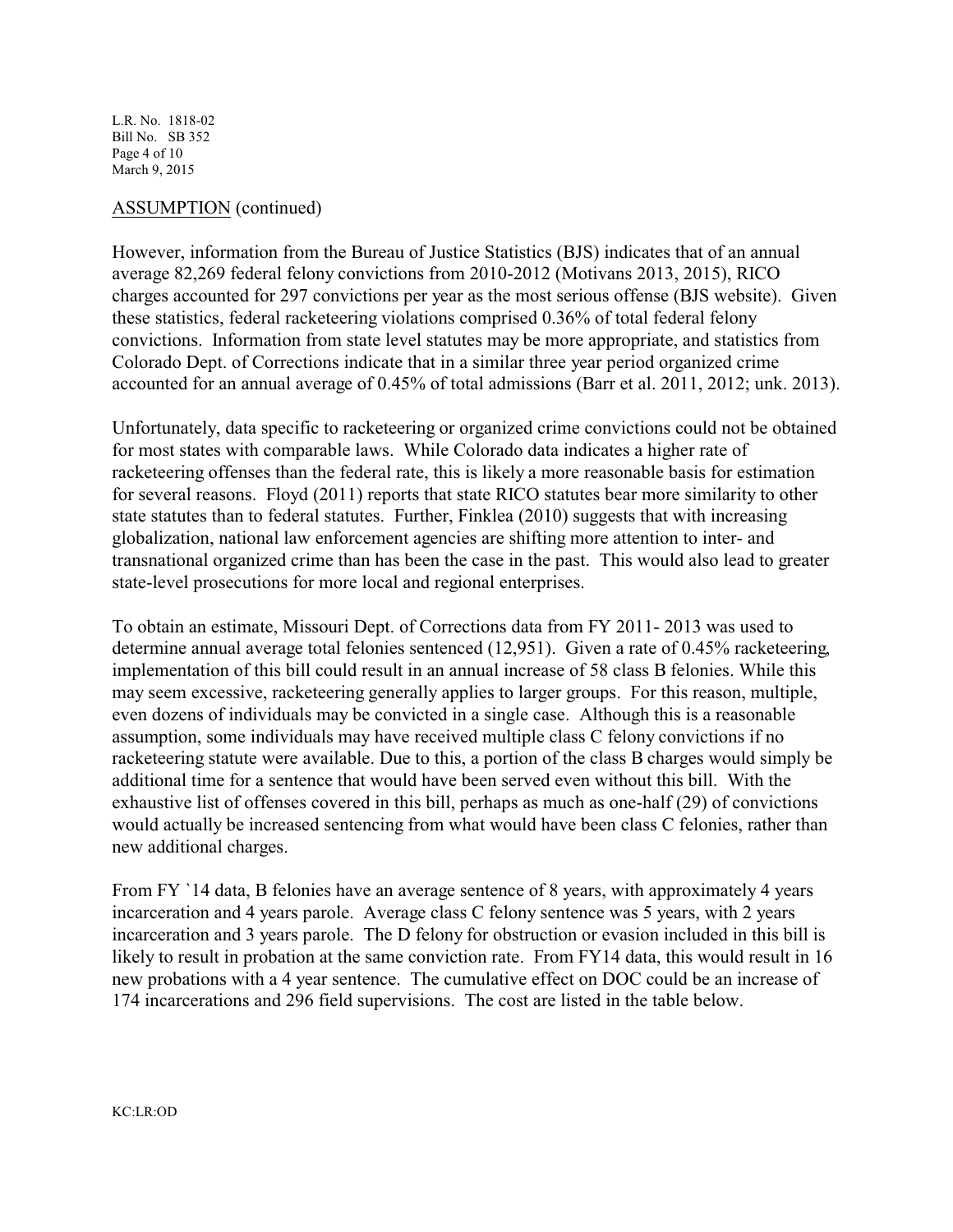L.R. No. 1818-02 Bill No. SB 352 Page 5 of 10 March 9, 2015

|        | $#$ of<br><b>Offenders</b> | Cost per<br>year | <b>Total Cost</b> | $#$ to<br>Probation<br>or parole | Cost per<br>year | Total cost<br>of $P\&P$ | Grand<br>Total |
|--------|----------------------------|------------------|-------------------|----------------------------------|------------------|-------------------------|----------------|
| Year 1 | 29                         | \$6,105          | \$177,045         | 16                               | \$2,453          | \$39,248                | \$180,244      |
| Year 2 | 58                         | \$6,105          | \$354,090         | 32                               | \$2,453          | \$78,496                | \$441,238      |
| Year 3 | 116                        | \$6,105          | \$708,180         | 48                               | \$2,453          | \$117,744               | \$859,291      |

## ASSUMPTION (continued)

\*The DOC assumes this proposal will result in on going cost.

Officials from the **Department of Revenue** - **OA-ITSD** assume this proposal would require 239.76 hours to have a file of these accounts (revocations) go through the system similar to the sales tax revocations because of a withholding tax delinquency at a cost of \$17,982 to the General Revenue Fund

Officials from the **Attorney General's Office (AGO)** assume this proposal creates the crime of racketeering wherein the AGO would have original jurisdiction to commence criminal actions throughout the state. Under this proposal, the new crime includes racketeering activity under various chapters of the existing criminal code. The proposal also allows the AGO to institute civil proceedings to provide relief and to enjoin violations with certain investigatory powers. While the total fiscal impact of the proposal on the AGO is unknown, the AGO estimates that the initial workload would require at least two (2) additional AAG I and one (1) investigator. The AGO may seek additional appropriations if the need exceeds existing resources.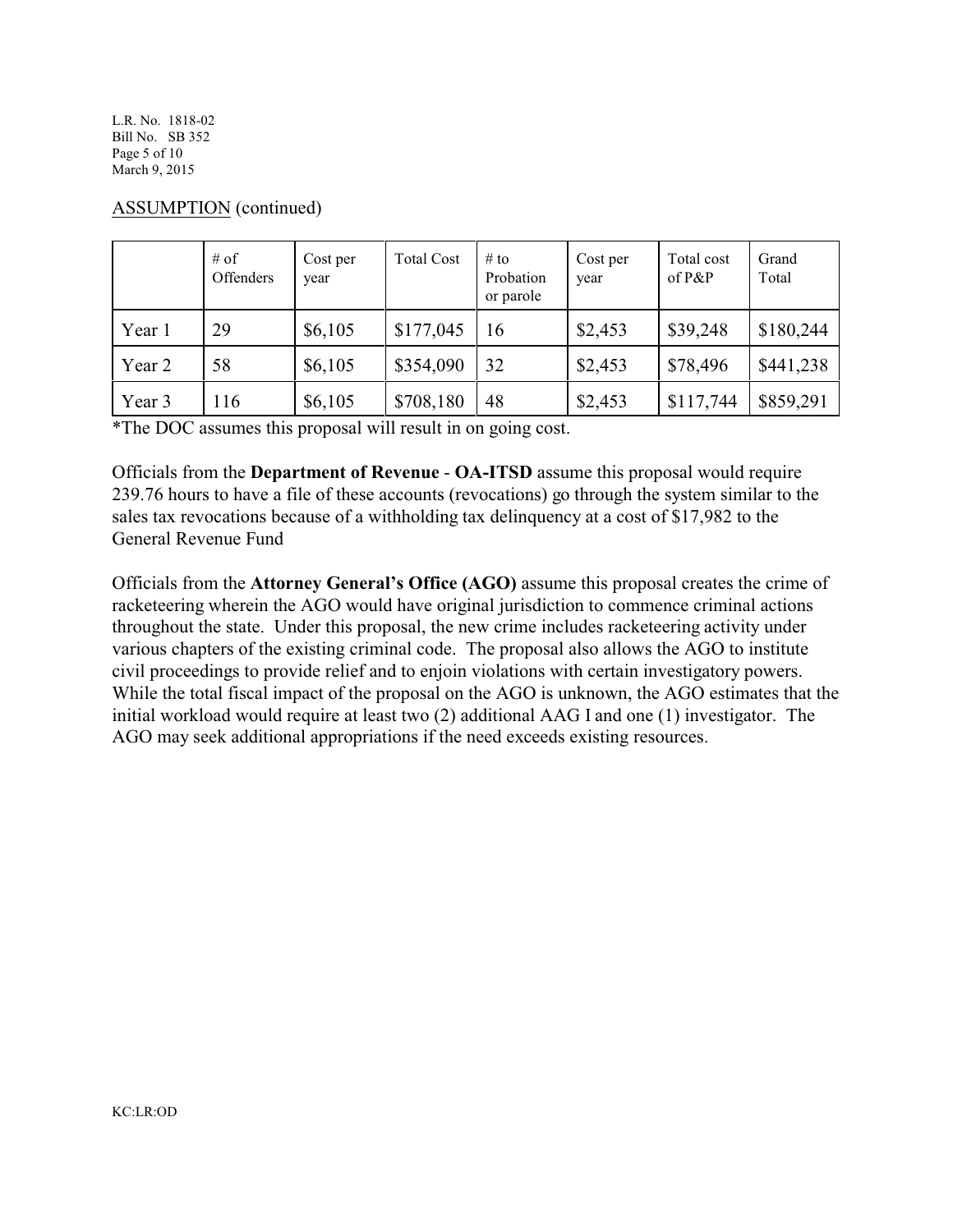L.R. No. 1818-02 Bill No. SB 352 Page 6 of 10 March 9, 2015

#### ASSUMPTION (continued)

Officials from the **Department of Economic Development**, **Department of Economic Development**, **Public Service Commission**, **Office of the Public Council**, **Department of Elementary and Secondary Education**, **Department of Higher Education**, **Department of Insurance, Financial Institutions and Professional Registration**, **Department of Mental Health**, **Department of Natural Resources**, **Department of Labor and Industrial Relations**, **Department of Public Safety** (**Capitol Police**, **Fire Safety**, **Gaming Commission**, **Missouri Highway Patrol**, **State Emergency Management Agency** and the **Veterans Commission**) **Department of Social Services**, **Office of the Governor**, **Joint Committee on Administrative Rules**, **Joint Committee on Public Employee Retirement**, **Legislative Research**, **Missouri Lottery Commission**, **Missouri Consolidated Health Care Plan**, **Missouri Department of Conservation**, **Missouri Ethics Commission**, **Office of the Lieutenant Governor**, **Office of Prosecution Services**, **Office of Administration** (**Administrative Hearing Commission** and **Budget and Planning)**, **Office of the State Courts Administrator**, **Office of the State Auditor**, **Office of the Secretary of State**, **Office of the State Public Defender**, **Office of the State Treasurer** and the **State Tax Commission** each assume the proposal will have no fiscal impact on their respective organizations.

Officials from the **Office of Administration - Budget and Planning** defer to the Attorney General's Office and the Department of Corrections for potential fiscal impact to their department.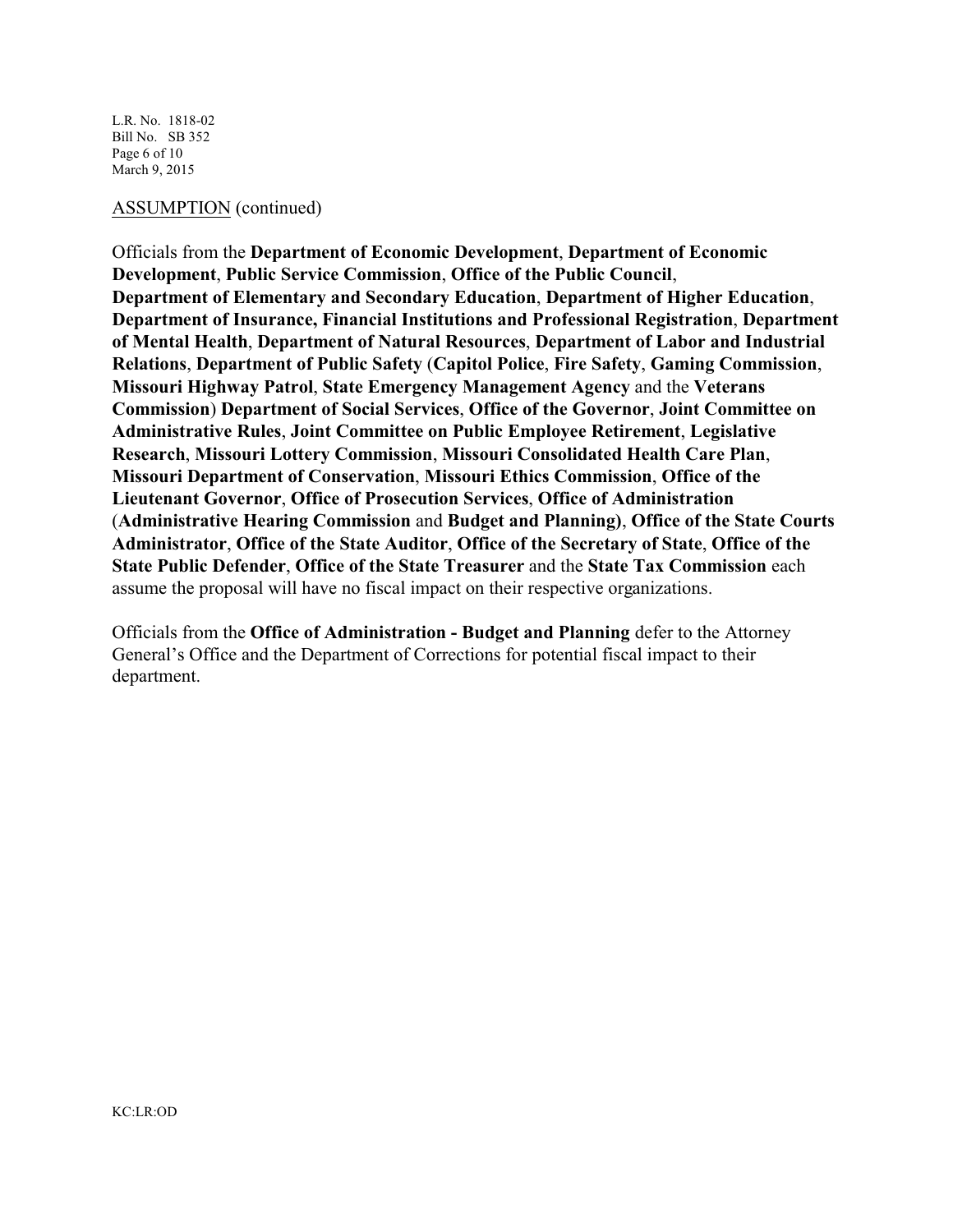L.R. No. 1818-02 Bill No. SB 352 Page 7 of 10 March 9, 2015

| FISCAL IMPACT - State Government                                                                                                                                                                             | FY 2016<br>$(10 \text{ Mo.})$                                                         | FY 2017                                                                                 | FY 2018                                                                                |
|--------------------------------------------------------------------------------------------------------------------------------------------------------------------------------------------------------------|---------------------------------------------------------------------------------------|-----------------------------------------------------------------------------------------|----------------------------------------------------------------------------------------|
| <b>GENERAL REVENUE</b>                                                                                                                                                                                       |                                                                                       |                                                                                         |                                                                                        |
| Cost - DOC<br>Cost of incarceration and supervision                                                                                                                                                          | (\$180,244)                                                                           | $(\$441,238)$                                                                           | $(\$859,291)$                                                                          |
| Cost - DOR<br>IT cost                                                                                                                                                                                        | (\$17,982)                                                                            | \$0                                                                                     | \$0                                                                                    |
| Cost - AGO<br><b>Personal Service</b><br><b>Fringe Benefits</b><br><b>Expense and Equipment</b><br>Total Cost - AGO<br>FTE Change - AGO<br><b>ESTIMATED NET EFFECT TO THE</b><br><b>GENERAL REVENUE FUND</b> | (\$105,625)<br>$(\$54,930)$<br>(\$55,050)<br>$(\$215,605)$<br>3 FTE<br>$($ \$413,831) | (\$128,018)<br>$(\$66,576)$<br>$(\$35,978)$<br>$(\$230,572)$<br>3 FTE<br>$($ \$671,810) | (\$129,298)<br>$(\$67,241)$<br>(\$36,878)<br>$(\$233,417)$<br>3 FTE<br>$(\$1,092,708)$ |
| Estimated Net FTE Change to the General<br>Revenue Fund                                                                                                                                                      | 3 FTE                                                                                 | 3 FTE                                                                                   | 3 FTE                                                                                  |
| FISCAL IMPACT - Local Government                                                                                                                                                                             | FY 2016<br>$(10 \text{ Mo.})$                                                         | FY 2017                                                                                 | FY 2018                                                                                |
|                                                                                                                                                                                                              | <u>\$0</u>                                                                            | <u>\$0</u>                                                                              | <u>\$0</u>                                                                             |

## FISCAL IMPACT - Small Business

No direct fiscal impact to small businesses would be expected as a result of this proposal.

## FISCAL DESCRIPTION

This act creates the Missouri Criminal Enterprise Act.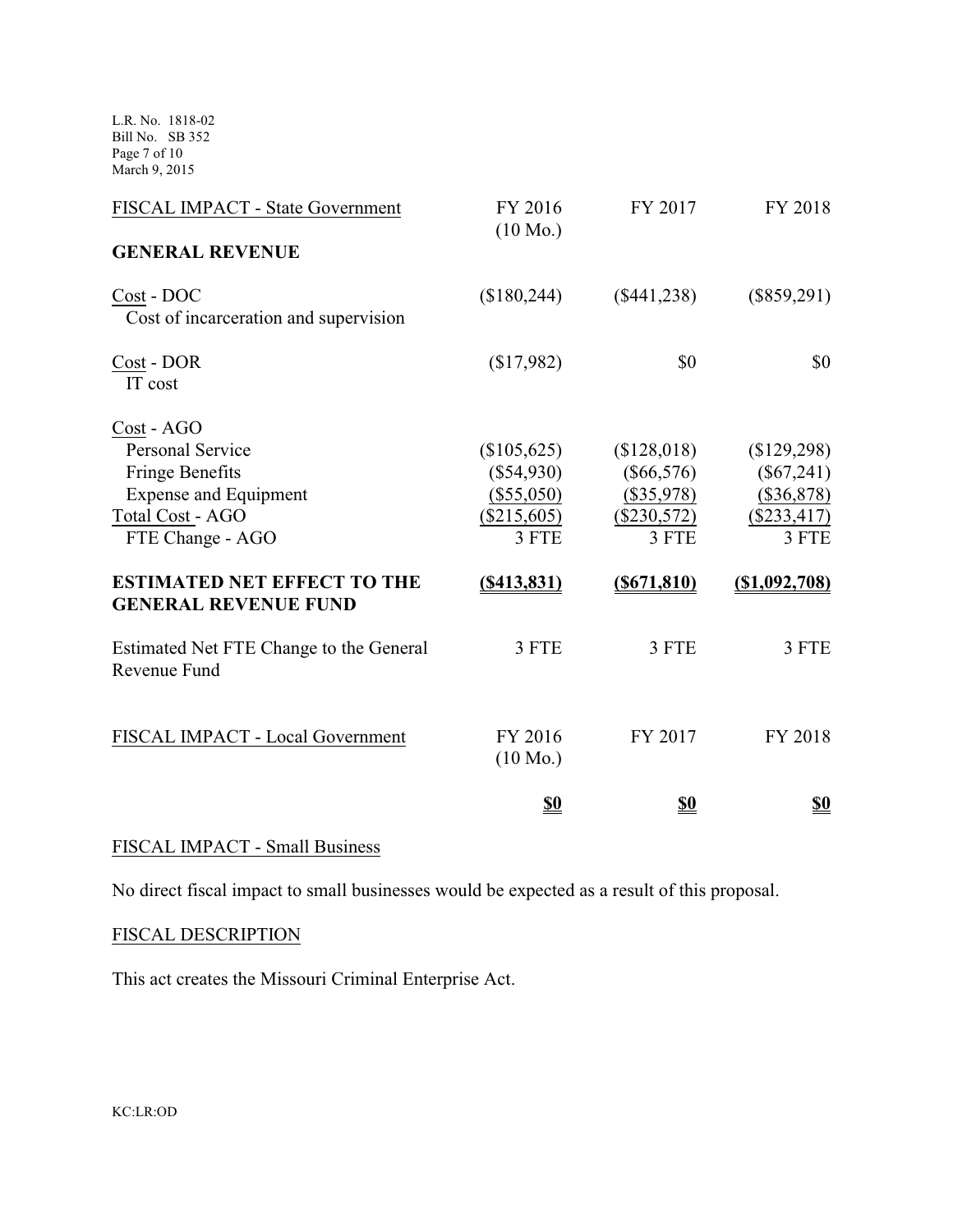L.R. No. 1818-02 Bill No. SB 352 Page 8 of 10 March 9, 2015

## FISCAL DESCRIPTION (continued)

Under this act, a person commits a Class B felony offense of racketeering if he or she participates in the affairs of an enterprise through a pattern of racketeering activity or the collection of an unlawful debt, acquires an interest in an enterprise or property through a pattern of racketeering activity, or has received any proceeds derived from a pattern of racketeering activity and uses the proceeds to acquire, establish, or operate any enterprise or real property. It is also a Class B felony offense of racketeering to conspire or attempt to commit the offense. The Attorney General may commence criminal racketeering actions.

Any person found guilty of racketeering, through which the person derived pecuniary value, or by which the person caused personal injury or property damage or other loss, may be sentenced to pay a fine of up to three times the gross value gained or gross loss caused, whichever is the greater. The person may also be fined court costs and the reasonably incurred costs of investigation and prosecution, as determined by the court.

This act allows the Attorney General to institute civil proceedings to provide relief and enjoin violations of racketeering. If the Attorney General proves the alleged violation by a preponderance of the evidence and the court has made due provision for the rights of innocent persons, the court may issue appropriate orders and judgments. This act provides a non-exhaustive list of the dispositions the court may make.

Under this act, all property, real or personal, used in the course of, intended for use in the course of, derived from, or realized through racketeering is subject to civil forfeiture pursuant to the Criminal Activity Forfeiture Act.

This act gives the Attorney General authority to investigate racketeering. The Attorney General may subpoena witnesses before the commencement of any civil or criminal proceeding, and may compel the attendance of witnesses, examine witnesses under oath, require the production of evidence or documentary materials, and require answers to written interrogatories to be furnished under oath.

This act makes it a Class D felony until December 31, 2016, and a Class E felony beginning January 1, 2017, for a person to knowingly move, conceal, withhold, destroy, mutilate, alter, or falsify any documentary material that is the subject of a demand by the Attorney General with the intent to avoid, evade, prevent or obstruct compliance with an investigative demand of the Attorney General.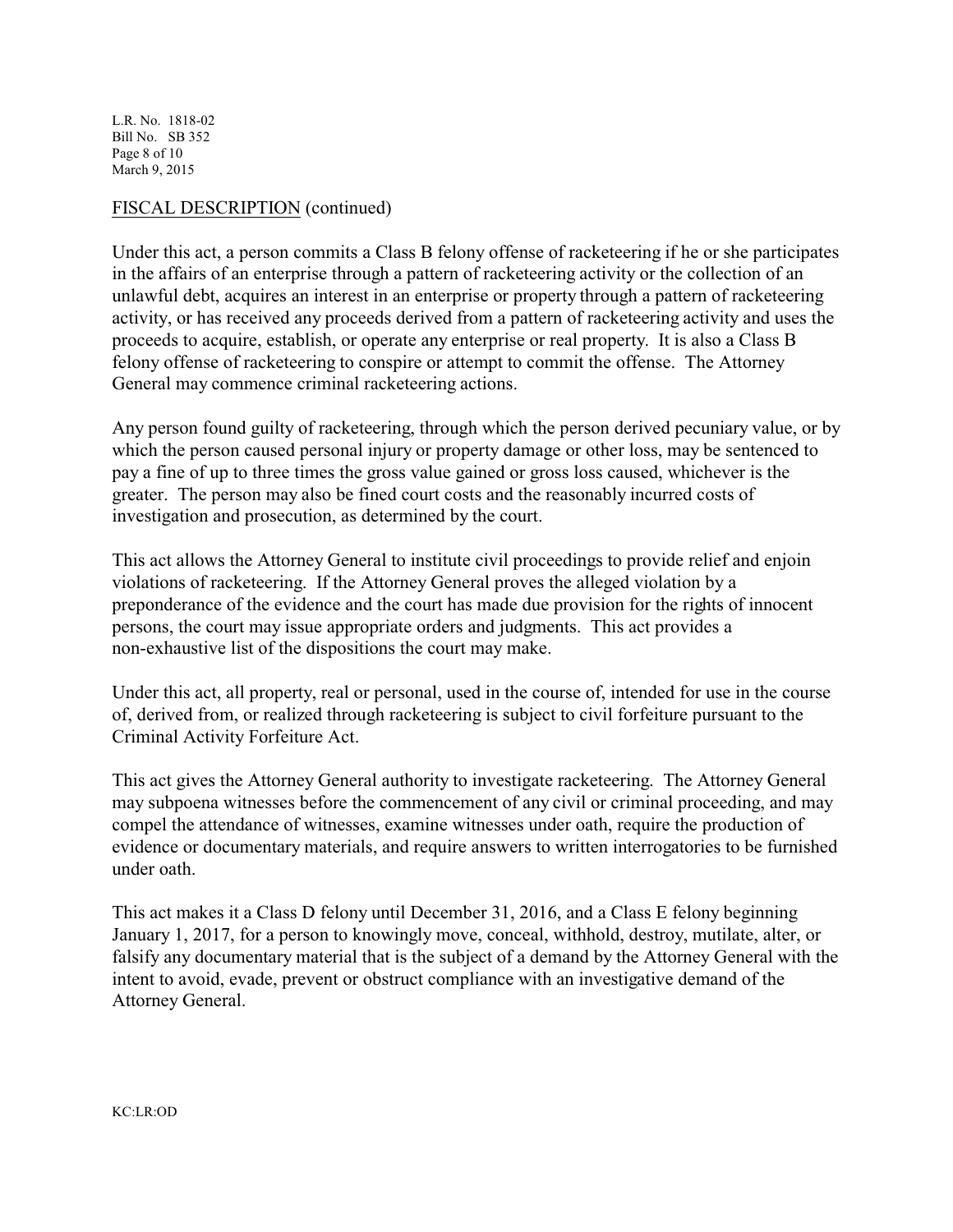L.R. No. 1818-02 Bill No. SB 352 Page 9 of 10 March 9, 2015

## FISCAL DESCRIPTION (continued)

In the event a witness subpoenaed under this section fails or refuses to appear, or to produce documentary materials, or to give testimony relevant or material to an investigation, the Attorney General may petition the circuit court in the county where the witness resides for an order requiring the witness to attend and testify, or to produce the documentary materials. Any failure or refusal by the witness to obey an order of the court may be punishable by the court as contempt.

This act provides definitions for "documentary materials", "enterprise", "pattern of racketeering activity", "personal property", "racketeering", "real property", and "unlawful debt".

This legislation is not federally mandated, would not duplicate any other program and would not require additional capital improvements or rental space.

### SOURCES OF INFORMATION

Attorney General's Office Department of Economic Development Department of Economic Development Public Service Commission Office of the Public Council Department of Elementary and Secondary Education Department of Higher Education Department of Social Services Department of Insurance, Financial Institutions and Professional Registration Department of Mental Health Department of Natural Resources Department of Corrections Department of Labor and Industrial Relations Department of Revenue Department of Public Safety Department of Public Safety Office of the Director Capitol Police Fire Safety Gaming Commission Missouri Highway Patrol State Emergency Management Agency Veterans Commission